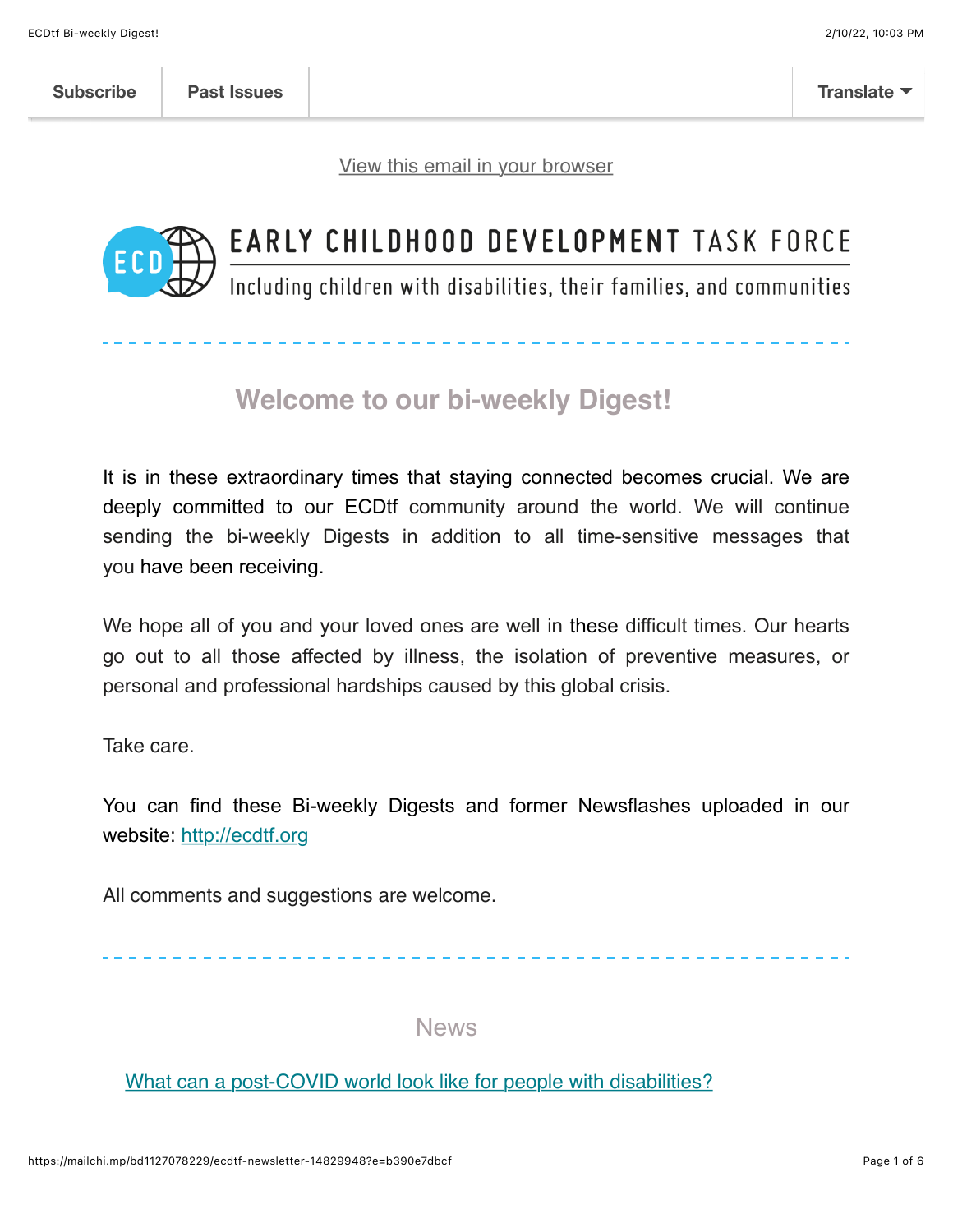[Planning ahead in the Marshall Islands mitigates interruptions in learning](https://www.globalpartnership.org/blog/planning-ahead-marshall-islands-mitigates-interruptions-learning)

[The future is now: leveraging the power of climate change education](https://www.globalpartnership.org/blog/future-now-leveraging-power-climate-change-education)

Events

**Online event:** [Education Now | Our Earliest Learners — and their Caregivers](https://harvard.zoom.us/webinar/register/1516333648601/WN_Jo3nD5XXTxyN43pR3HhM1g) [November 17, 2021](https://www.worldbank.org/en/events/2021/11/15/driving-innovation-in-nutrition-financing#1)

**Online event[:](https://justicewithchildren.org/online-2021/) [World Congress on Justice with Children](https://justicewithchildren.org/online-2021/)** [November 15 - 20, 2021](https://www.worldbank.org/en/events/2021/11/15/driving-innovation-in-nutrition-financing#1)

**Online event: [IF NOT NOW, WHEN? US Ratification of the Convention on Rights of the](https://docs.google.com/forms/d/e/1FAIpQLSeWfsg7KmPYip84vpfjhiYBc_-sjQaXK-ojTueFUnXK7OFARA/viewform)** Child (CRC) [November 18, 2021](https://www.worldbank.org/en/events/2021/11/15/driving-innovation-in-nutrition-financing#1)

**Webinar:** [Teacher Professional Development in Crisis Contexts - sharing good](https://rescue.zoom.us/webinar/register/WN_a19JhtO8SuKx1GaXH0eM8A) practice, lessons learned and opportunities for change [November 18, 2021](https://www.worldbank.org/en/events/2021/11/15/driving-innovation-in-nutrition-financing#1)

**Webinar:** [Education - A gateway to well-being for children](https://eurochild.wufoo.com/forms/q1mx4kud0be90cg/) [November 18, 2021](https://www.worldbank.org/en/events/2021/11/15/driving-innovation-in-nutrition-financing#1)

**Online global symposium:** [Transforming Education: Ethics Education for](https://ethicseducationforchildren.org/online-symposium/) Learning to Live Together [November 22 - 23, 2021](https://www.worldbank.org/en/events/2021/11/15/driving-innovation-in-nutrition-financing#1)

**[Online event: The Canadian Launch of the GlobalChild Platform / Le](https://events.eply.com/GlobalChildCdnLaunch) lancement canadien de la plateforme GlobalChild** December 13, 2021

 **Some interesting articles and report** 

**Report:** [Increasing Access to Inclusive Environments](https://childcareta.acf.hhs.gov/sites/default/files/public/increasing_access_to_inclusive_environments.pdf)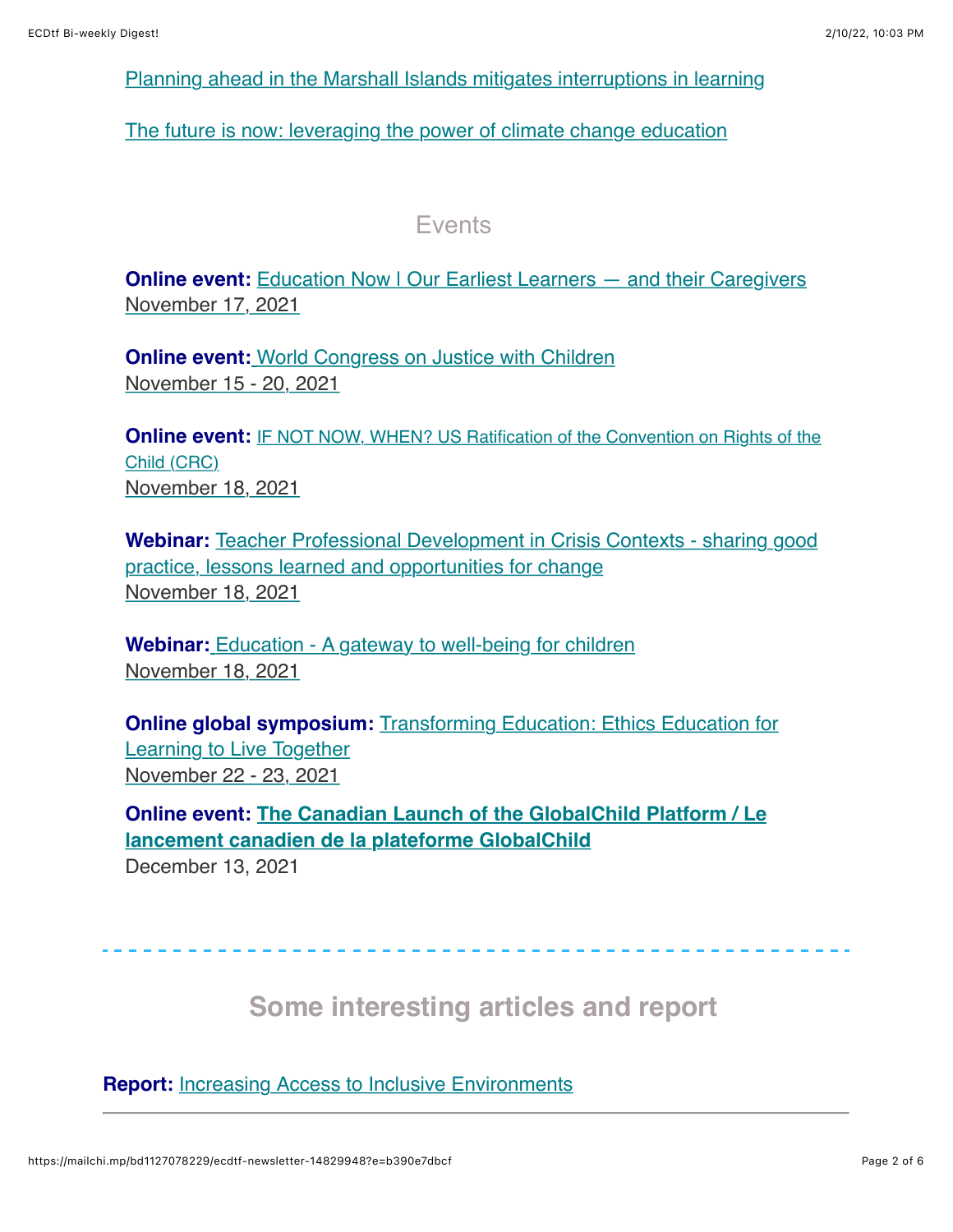**Report:** [Children uprooted in a changing climate](https://www.unicef.org/reports/children-uprooted-changing-climate?fbclid=IwAR3eRuCi4shTwWfwz_pO2Hn7XoF3uAeZuAUMClWKsGL6J8Sc7zkwjrNmLbM)

**Article:** [Montessori Method and Universal Design for Learning: two methodologies](https://mcusercontent.com/fdbb07179dc5a2d4ccfab37d9/files/cabd91a4-f488-d92b-f816-6073313ebcc1/12194_Article_Text_51007_1_10_20211031.pdf) in conjunction for inclusive early childhood education

**Report:** [Sightsavers-systematic-review-into-stigma-and-disability-FINAL](https://research.sightsavers.org/wp-content/uploads/sites/8/2021/05/Sightsavers-systematic-review-into-stigma-and-disability-FINAL.pdf)

**Article:** Population-[based approaches for monitoring the nurturing care environment](https://onlinelibrary.wiley.com/doi/epdf/10.1111/mcn.13276) for early childhood development: A scoping review

**Article:** [Risk factors for early childhood disability in Bangladesh: Evidence from](https://journals.plos.org/plosone/article?id=10.1371/journal.pone.0259532) Multiple Indicator Cluster Survey 2019

**Brief[:](https://www.zerotothree.org/resources/4234-places-for-all-babies-home-based-child-care-is-an-essential-part-of-the-solution?utm_source=email_link&utm_medium=email&utm_campaign=Q1_2022_Policy+Center_Resources&utm_content=home_based_child_care_brief_11.12.2021)** [Places for All Babies: Home-Based Child Care is an Essential Part of the](https://www.zerotothree.org/resources/4234-places-for-all-babies-home-based-child-care-is-an-essential-part-of-the-solution?utm_source=email_link&utm_medium=email&utm_campaign=Q1_2022_Policy+Center_Resources&utm_content=home_based_child_care_brief_11.12.2021)

**Solution** 

**Article:** [Early intervention programs for toddlers with Autism Spectrum](https://rsdjournal.org/index.php/rsd/article/view/21935/19395) Disorder: a systematic review

## **RESOURCES**

**Article**[:](https://edsource.org/2021/now-is-the-time-for-learner-centered-whole-child-education/663050) [Now is the time for learner-centered, whole-child education](https://na01.safelinks.protection.outlook.com/?url=http%3A%2F%2Fsm1.multiview.com%2Ft%2FgcH1AAebaBPWLA-tQKGHcCMGnFvaFOrK2YKmaaaaFOrBQYYCHeaa%3Fp%3D5_1949~amp%3BZ%3Do_Zmalh~258wlkxieep.Ysi~amp%3Bp%3DX~amp%3B1%3D&data=04%7C01%7C%7C208c51a5c42d468dadcf08d9a47415c0%7C84df9e7fe9f640afb435aaaaaaaaaaaa%7C1%7C0%7C637721640784372294%7CUnknown%7CTWFpbGZsb3d8eyJWIjoiMC4wLjAwMDAiLCJQIjoiV2luMzIiLCJBTiI6Ik1haWwiLCJXVCI6Mn0%3D%7C1000&sdata=wHyj2W2lOmJYWHMMJ5qhCb9UrKau1%2FmHl09WzjHPSd8%3D&reserved=0)

**Article**: [Gifted, ADHD, or Both?](https://www.davidsongifted.org/gifted-blog/gifted-adhd-or-both/)

**Resource:** [Supporting the Parent Centers Who Serve Families of Children with](https://www.parentcenterhub.org/?utm_content=&utm_medium=email&utm_name=&utm_source=govdelivery&utm_term=) **Disabilities** 

**Article**: [8 ways to better connect preschool to promising careers for all students](https://districtadministration.com/8-ways-connect-preschool-promising-college-careers-students/)

**Resource**: [Return to School Roadmap: Child Find, Referral, and Eligibility](https://sites.ed.gov/idea/idea-files/return-to-school-roadmap-child-find-referral-and-eligibility-oct-29-2021/?utm_content=&utm_medium=email&utm_name=&utm_source=govdelivery&utm_term=)

**Resource:** [Return to School Roadmap: Provision of Early Intervention Services](https://sites.ed.gov/idea/idea-files/return-to-school-roadmap-provision-of-early-intervention-services-oct-29-2021/?utm_content=&utm_medium=email&utm_name=&utm_source=govdelivery&utm_term=)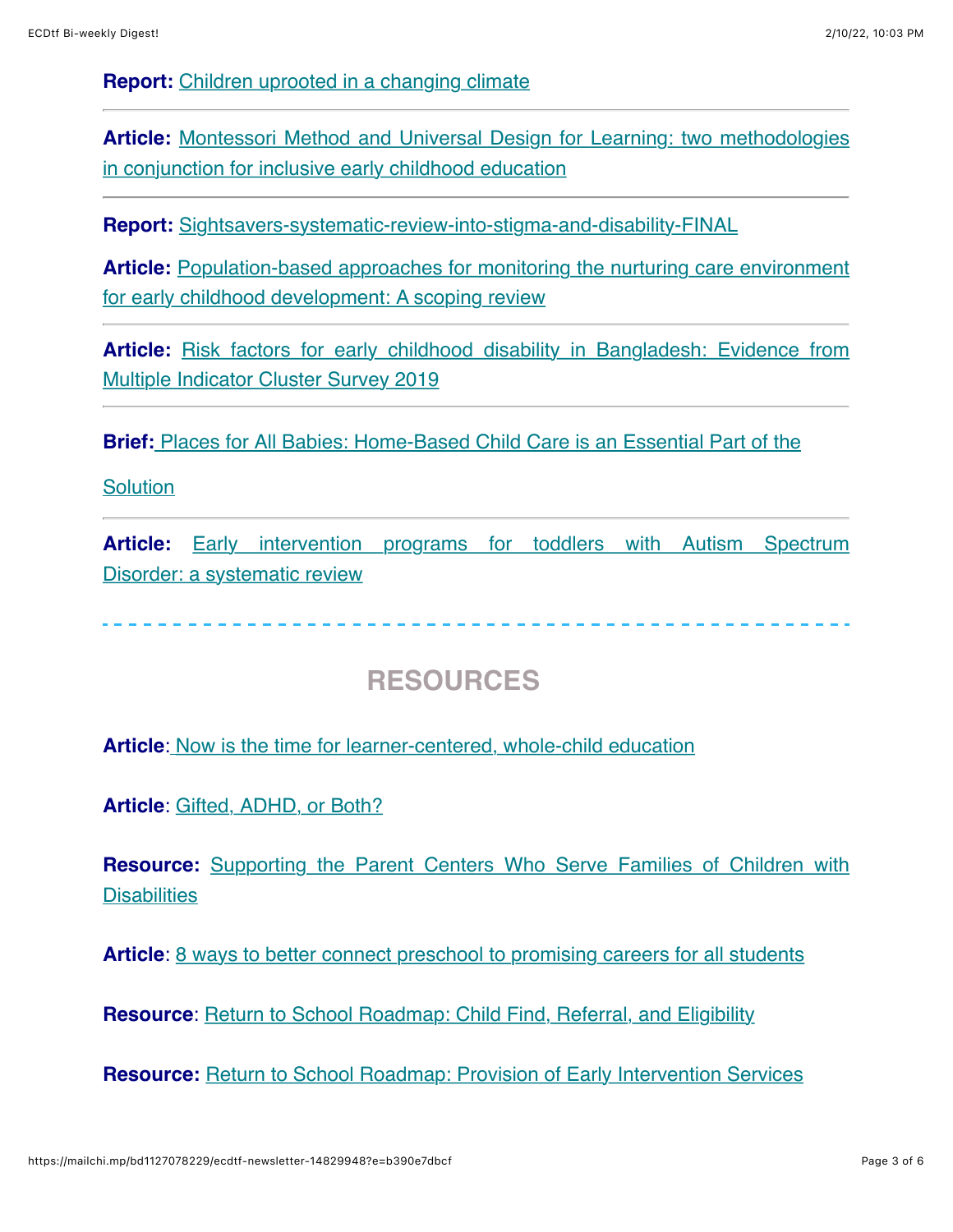**Tip sheet**: [for parents to enhance their advocacy and leadership skills.](https://eclkc.ohs.acf.hhs.gov/sites/default/files/pdf/you-are-a-leader.pdf?utm_content=&utm_medium=email&utm_name=&utm_source=govdelivery&utm_term=)

**Resource**: *[Supporting Child and Student Social, Emotional, Behavioral, and Mental](https://www2.ed.gov/documents/students/supporting-child-student-social-emotional-behavioral-mental-health.pdf?utm_content=&utm_medium=email&utm_name=&utm_source=govdelivery&utm_term=) Health Needs*

**Resources**: [Dyslexia the Gift Blog The Phonics Trap](https://blog.dyslexia.com/the-phonics-trap/)

**Resource:** [High-quality early child care and education: The gift that lasts a lifetime](https://na01.safelinks.protection.outlook.com/?url=http%3A%2F%2Fsm1.multiview.com%2Ft%2FgcH1AAebaBPWLA-tQKGHcCMGnFvaFOrK2YKmaaaaFOrBQYYCHeaa%3Fp%3D5_1949~amp%3BZ%3Do_Zmalh~258wlkxieep.Ysi~amp%3Bp%3D7i~amp%3Bt%3D&data=04%7C01%7C%7C208c51a5c42d468dadcf08d9a47415c0%7C84df9e7fe9f640afb435aaaaaaaaaaaa%7C1%7C0%7C637721640784511686%7CUnknown%7CTWFpbGZsb3d8eyJWIjoiMC4wLjAwMDAiLCJQIjoiV2luMzIiLCJBTiI6Ik1haWwiLCJXVCI6Mn0%3D%7C1000&sdata=uQB7AaqTSx8w%2Bupifk75nO8f8pco8iR8bpCZ%2FQWaslw%3D&reserved=0)

**Resource: [Recognizing the Signs of Trauma](https://www.edutopia.org/article/recognizing-signs-trauma)** 

**Resource:** [Are adults willing to listen to children on child labour?](https://www.opendemocracy.net/en/beyond-trafficking-and-slavery/are-adults-willing-to-listen-to-children-on-child-labour/?fbclid=IwAR0bWC1ZfGUHkeD5kxJalCbD6sYoQUD7VGGbYF7CRDXD6bPwFa0Ml2_m9yE)

**Resource**[: Are ACE scores useful for identifying individuals at risk of health](https://www.acamh.org/expert-perspectives/aces-identifying-health-risk/) problems?

**Resource:** [What is a child-friendly city?](https://childfriendlycities.org/what-is-a-child-friendly-city/)

**Resource**: [Towards psychosocial resilience and well-being](https://childhub.org/en/child-protection-online-library/towards-psychosocial-resilience-and-well-being)

**Resource**: [New research: Where's the care?](https://www.togethertrust.org.uk/news/new-research-wheres-care?fbclid=IwAR15tZqMr2JpZ91GKZiuF4XsrVFjNp4QISu3jXlsaHIg3b1em9aqP78hjGk)

**Resource:** [Play for autistic children is a vital path to social learning that is easily](https://childandfamilyblog.com/autistic-children-play/) misunderstood: Ella Paldam

**Resource:** [Bridging knowledge to decision making](https://www.child-encyclopedia.com/)

**Resource:** [RELATIONSHIPS WITH FAMILIES](https://www.inclusivechildcare.org/resource-library/tipsheet/relationships-families)

**Podcast[:](https://www.inclusivechildcare.org/podcast-inclusion-matters/welcoming-babies-partnering-parents-ease-transition-child-care)** [WELCOMING BABIES! PARTNERING WITH PARENTS TO EASE THE](https://www.inclusivechildcare.org/podcast-inclusion-matters/welcoming-babies-partnering-parents-ease-transition-child-care) TRANSITION TO CHILD CARE

 **Classes and courses**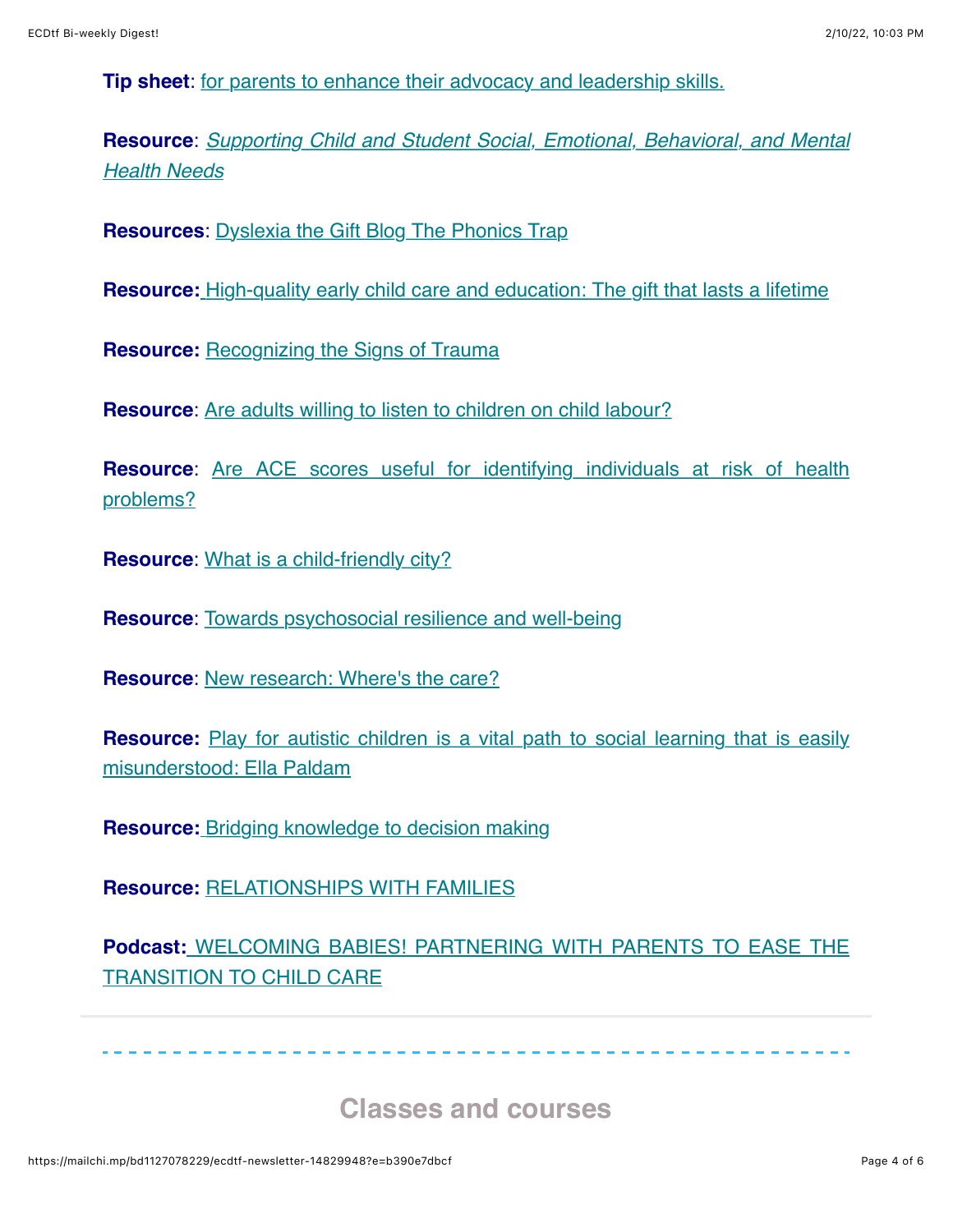**E-course**[: The Quest: A Children's Guide for Child Support Workers to Better your](https://childhub.org/en/online-learning-materials/quest) Professional Practice

**Self-study:** [Comportamiento de los Niños: La Importancia de Papel del Profesional](https://www.inclusivechildcare.org/resource-library/course/comportamiento-de-los-ninos-la-importancia-de-papel-del-profesional)

## **Job opportunities**

[Education Coordination Specialist - Rapid Response Team](https://inee.org/jobs/education-coordination-specialist-rapid-response-team-0) Save the Children International **Worldwide** APPLICATION DEADLINE: 19 NOVEMBER 2021

[Consultancy: Tdh children and youth empowerment Model of Action](https://childhub.org/en/child-protection-vacancies-jobs-positions/consultancy-tdh-children-and-youth-empowerment-model-action) APPLICATION DEADLINE: 20 NOVEMBER 2021

[Consultoría para la elaboración de la Guía Regional de Adaptación y uso de los](https://inee.org/es/jobs/consultoria-para-la-elaboracion-de-la-guia-regional-de-adaptacion-y-uso-de-los-programas) programas educativos alternativos existentes para mitigar las pérdidas o deficiencias de aprendizaje para NNAJ Plan International home-based APPLICATION DEADLINE: 21 NOVEMBER 2021

[Early Childhood Education Specialist](https://inee.org/jobs/early-childhood-education-specialist) Right To Play London, UK or Toronto, Canada APPLICATION DEADLINE: 31 DECEMBER 2021

*Copyright © \*2019\* \*ECDtf\*, All rights reserved.*

**Our mailing address is:** ecdtf@googlegroups.com